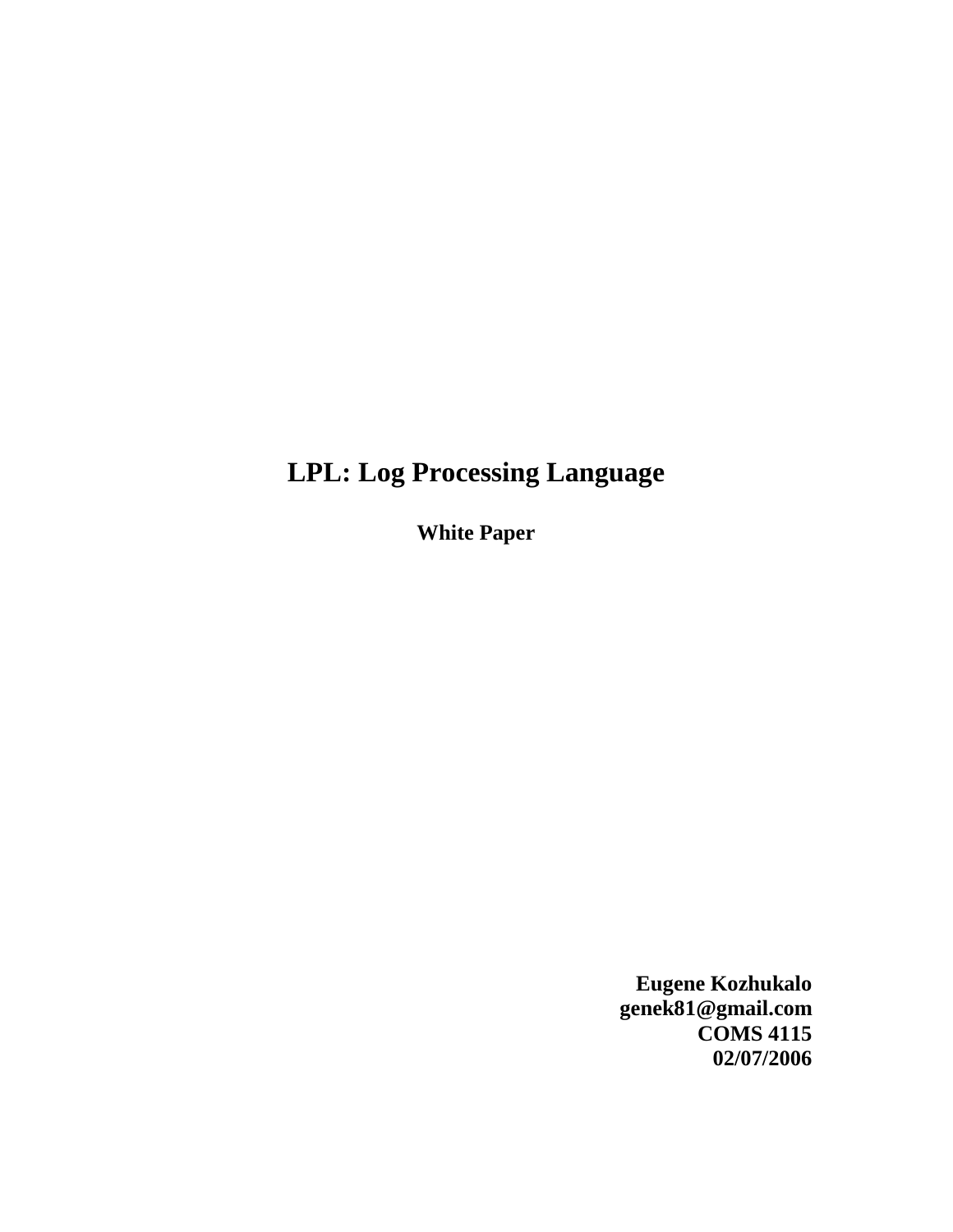## **LPL: Log Processing Language**

## **Introduction**

Log files are widely used to store information about program execution, errors, statistics, and other valuable data. This data is useful for system analysts, developers debugging their software, quality assurance analysts, and even software written for the purpose of mining data from log files and representing it in organized fashion, such as Webalizer (http://www.mrunix.net/webalizer). Webalizer is a web server log file analysis program written to parse Apache web server logs and produce highly detailed, easily configurable reports in HTML format. LPL's aim is similar, but with the added ability of writing a parser and extracting data for virtually any kind of log files. Essentially, one should be able to write Webalizer, or a completely different log parsing/information extraction and presentation package, in LPL. The goal is to implement a familiar syntax of Python/Java with a few Awk constructs, backed by the simple yet powerful text processing facilities of Awk. Below is a breakdown of the main goals, planned features, and implementation details for the project.

#### **Goals**

#### *Intuitive*

The language will employ intuitive and familiar constructs present in other commonly used languages such as Awk, Python, and Java. The syntax will resemble Java/Python syntax, while the semantics will be based on Awk execution model. This is to ensure that developers do not waste time learning the syntax and intricacies of the language, but are able to quickly write scripts to perform necessary tasks.

# *Flexible*

One of the distinguishing features of the language will be the flexibility to parse virtually any type of log file. Programmers will be able to define precisely what data will be extracted utilizing the power of regular expressions.

#### *Simple yet robust*

LPL will have a limited set of types, commands, and constructs that should be easy to learn and utilize, yet sufficient for the purposes of the language. As mentioned before, the language will be similar to Awk in its structure, but will also include additional enhancements focusing on log file processing, such as multiline records (as opposed to single-line processing used in Awk), user-defined fields in records, and multi-file input.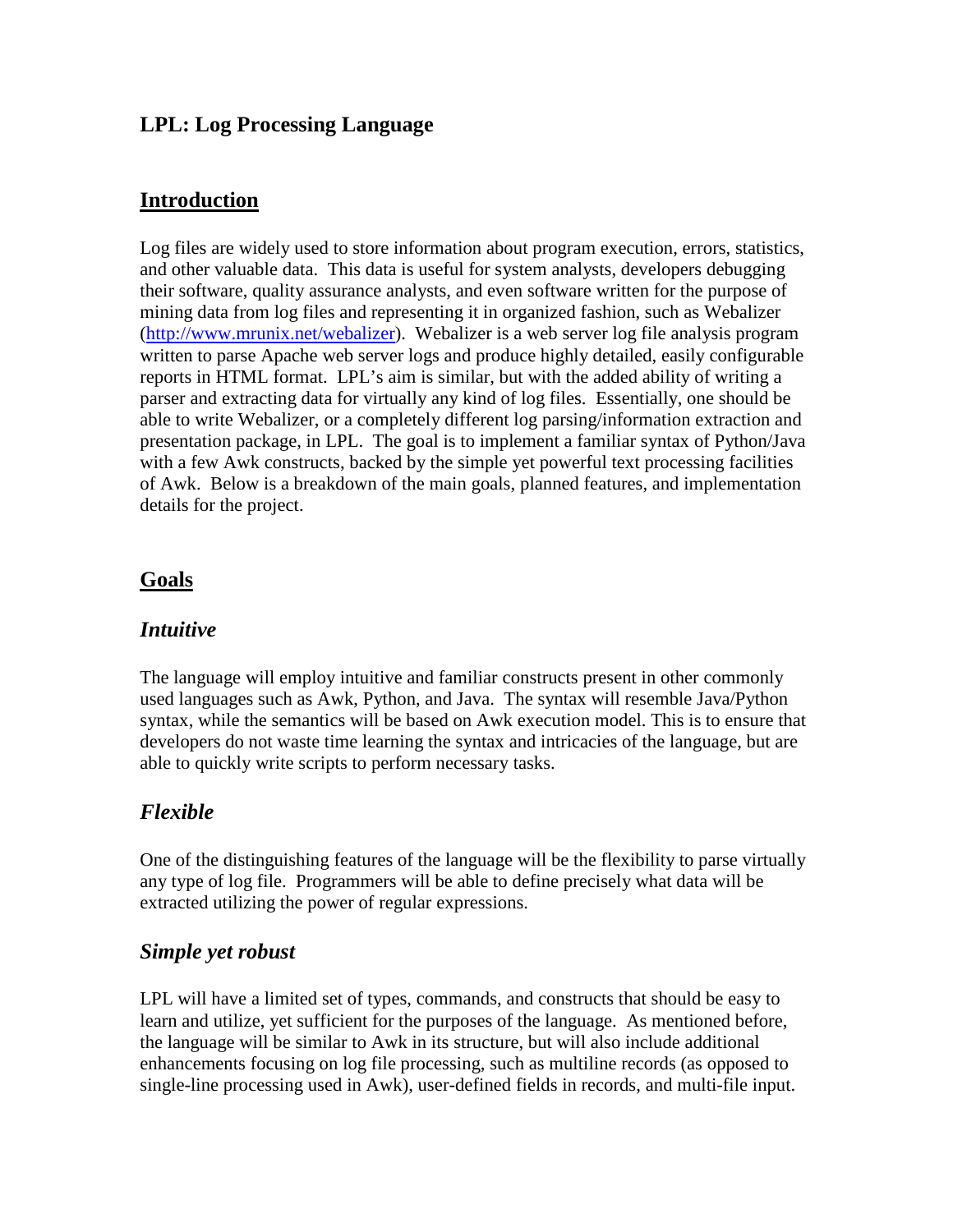# **Features**

#### *Interpreted*

LPL will be interpreted, allowing for the addition of an interactive command line tool, which may be added to the language if time permits. The command line tool may be used to perform simple log processing operations or for interactive log processing. For more complex or repetitive tasks, an LPL program may be written and passed to the interpreter.

# *Portable*

Since the interpreter will be written in Java, LPL's portability will be equivalent to that of Java. In essence, any system with an installed JVM will be able to run LPL programs without any additional requirements.

# *High-level*

In addition to basic logical constructs, several high-level built-in functions will be provided, such as statistical/aggregation functions on lists and dictionaries. As the design of the language progresses, I anticipate discovering a necessity for certain high-level functions useful specifically in log processing. All built-in functions will further enhance and tailor the capabilities of LPL to the task of log processing.

# **Implementation Details**

#### *Interpretation and execution*

ANTLR will be used to generate the lexer, parser, and tree walker Java classes from specified ANTLR grammar files. These generated classes, combined with backend classes (also written in Java) implementing the language functionality, will be used to translate an LPL program into Java code. The translated Java code will then be executed by the Java Virtual Machine.

#### *Types*

LPL will include 3 basic types: *int*, *float* and *string*. In addition, three user-defined types will be provided: *list*, *dictionary*, and *datetime. datetime* will be a flexible type, which can be initialized with a data string and an optional format specification string, enabling easy comparison of timestamps in various initial formats. The goal is to implement a simple, easy-to-use combination of Java's Date and DateFormat classes.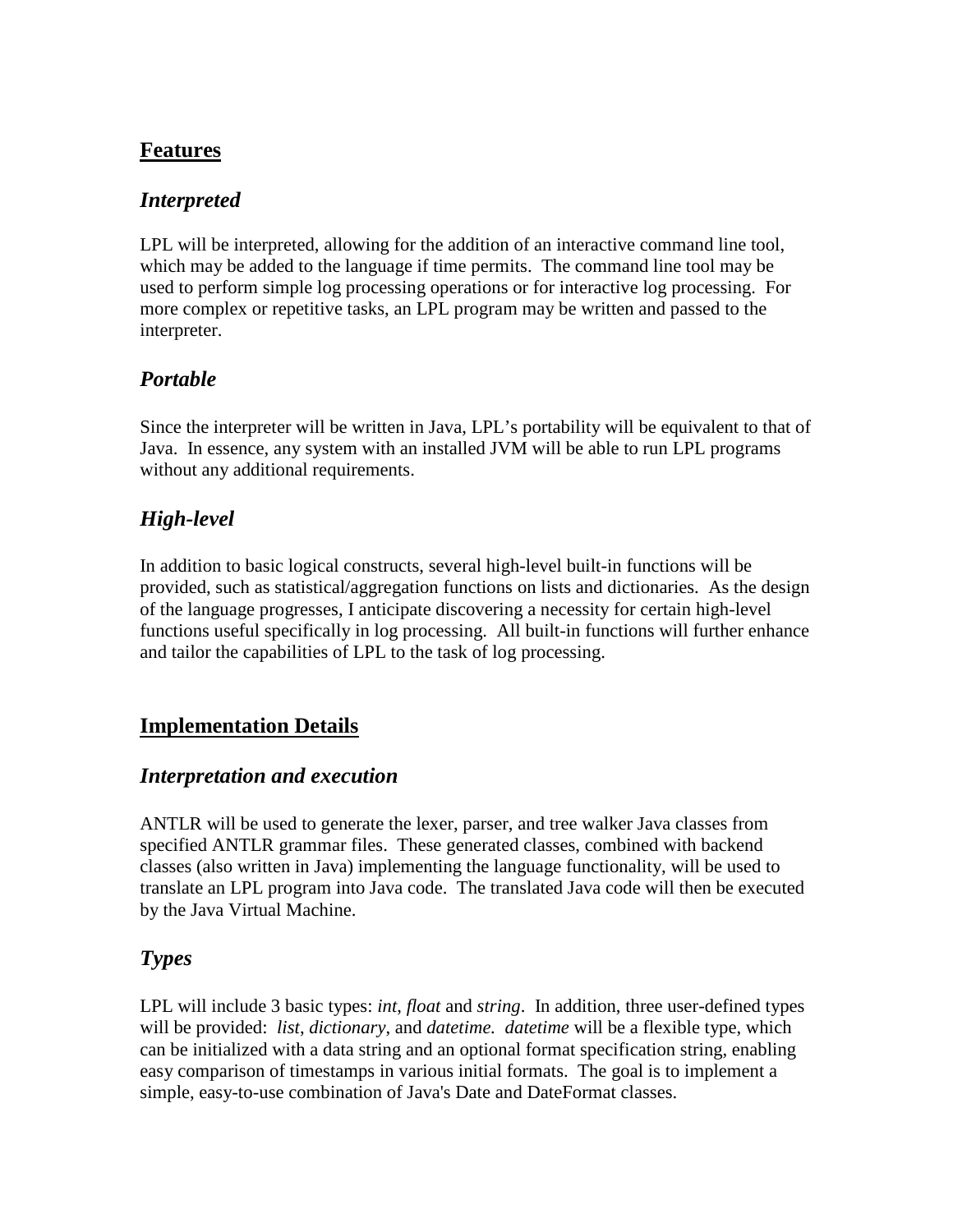#### *Variables and scope*

LPL will not be strongly typed, therefore variable declarations will be similar to Python. For example, an integer could be declared as  $x = 5$ , a string as  $s =$  "Hello Amber", a list as  $l = l$ , a datetime as  $dt = datetime$ , etc. There will be certain special variables such as \$0, \$1, \$NR, \$NF, which will be used in the scope of a parse loop, similar to Awk's BEGIN/END loop. Since no user-defined function capabilities are planned, the scope of all declared variables will always be global, except for the special built-in variables mentioned above. This should help eliminate scoping issues from the language implementation.

# *Control flow and operators*

Control flow statements will include *for* and *while* loops as well as the *if-then-else* statement. The syntax of these statements will be the same as or very similar to Java's. All standard logical and arithmetic operators present in Java should be implemented.

# *Comments*

Comments will be similar to Python's, starting with a # symbol and terminating with a newline.

# **Possible enhancements**

Time permitting, additional language extensions such as multi-format (HTML/XML/plaintext) file outputting and simple 2-D graphing may be implemented. User-defined functions and an interactive interpretation tool may also be considered as possible enhancements.